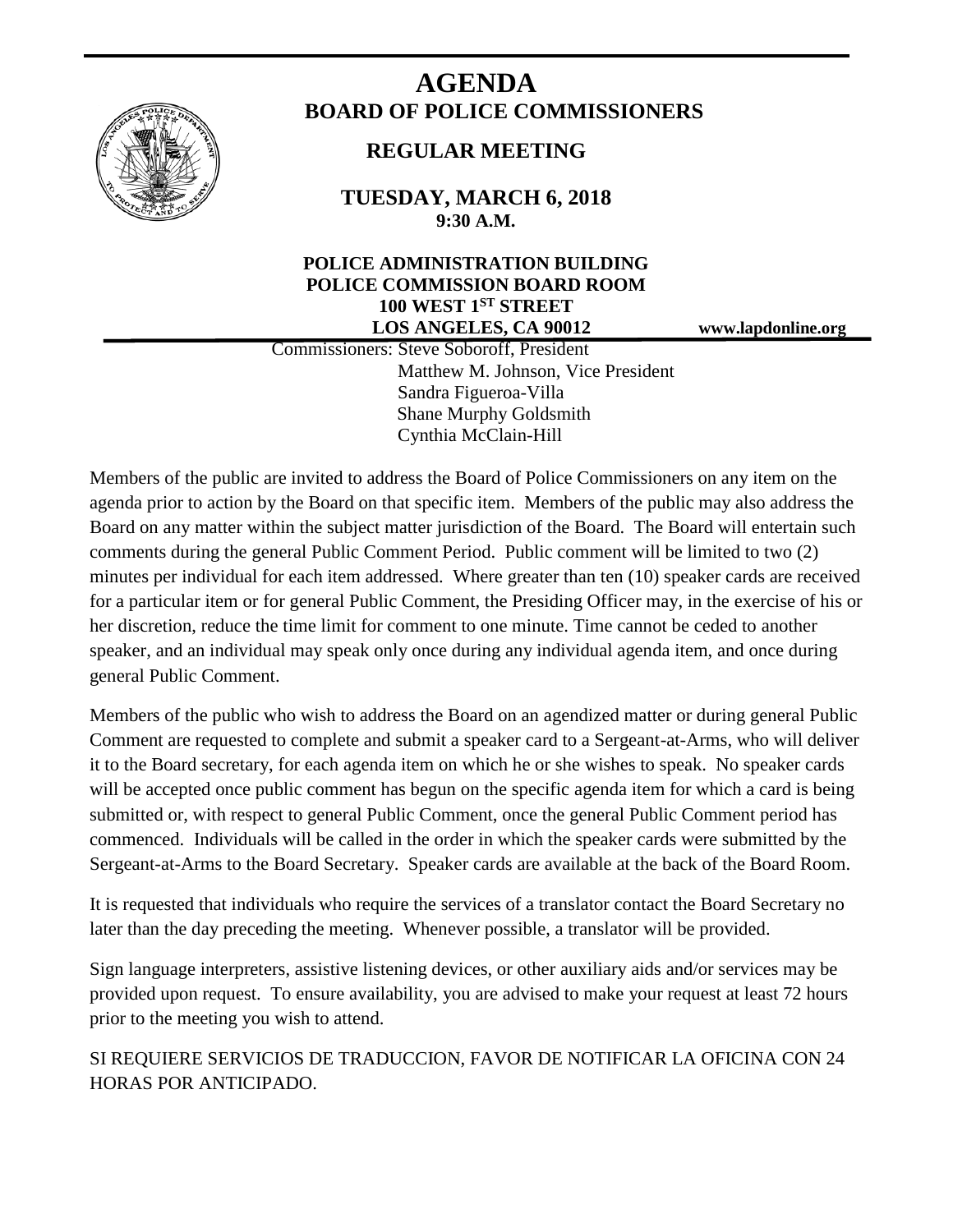#### 1. **CONSENT AGENDA ITEMS**

A. DEPARTMENT'S REPORT, dated February 28, 2018, relative to the non-monetary donation of a Recon Throwbot XT (remote controlled micro-robot), valued at \$6,745.00, from the Los Angeles Police Foundation, to be used during high-risk SWAT operations involving barricaded suspects and hostage situations, set forth. **IBPC #18-0084** 

Recommendation(s) for Board action:

APPROVE the Department's report and ACCEPT the donation.

B. DEPARTMENT'S REPORT, dated February 28, 2018, relative to a monetary donation in the amount of \$4,250.00, from the Los Angeles Police Foundation, to be used to pay for a portion of the Los Angeles Police Concert Band's administrative costs, as set forth. [\[BPC #18-0085\]](http://www.lapdpolicecom.lacity.org/030618/BPC_18-0085.pdf)

Recommendation(s) for Board action:

APPROVE the Department's report and ACCEPT the donation.

C. DEPARTMENT'S REPORT, dated February 28, 2018, relative to a monetary donation in the amount of \$2,500.00, from the Los Angeles Police Foundation. As a token of appreciation to Fiscal Operations Division personnel, the Excellence in Leadership grant was awarded to help offset the cost of a holiday party, for the benefit of the Fiscal Operations Division, as set forth. [\[BPC #18-0086\]](http://www.lapdpolicecom.lacity.org/030618/BPC_18-0086.pdf)

Recommendation(s) for Board action:

APPROVE the Department's report and ACCEPT the donation.

D. DEPARTMENT'S REPORT, dated March 2, 2018, relative to a monetary donation in the amount of \$2,070.00 from the Los Angeles Dodgers, LLC., to be utilized for food and recreational activities and events, for the benefit of the Mission Area Cadet Post, as set forth. **IBPC #18-0087** 

Recommendation(s) for Board action:

APPROVE the Department's report and ACCEPT the donation.

E. DEPARTMENT'S REPORT, dated March 2, 2018, relative to a monetary donation in the amount of \$58.60 from the Valley Traffic Advisory Council, to be utilized as reimbursement for the purchase of breakfast food items for training days, for the benefit of Valley Traffic Division, as set forth. [\[BPC #18-0088\]](http://www.lapdpolicecom.lacity.org/030618/BPC_18-0088.pdf)

Recommendation(s) for Board action:

APPROVE the Department's report and ACCEPT the donation.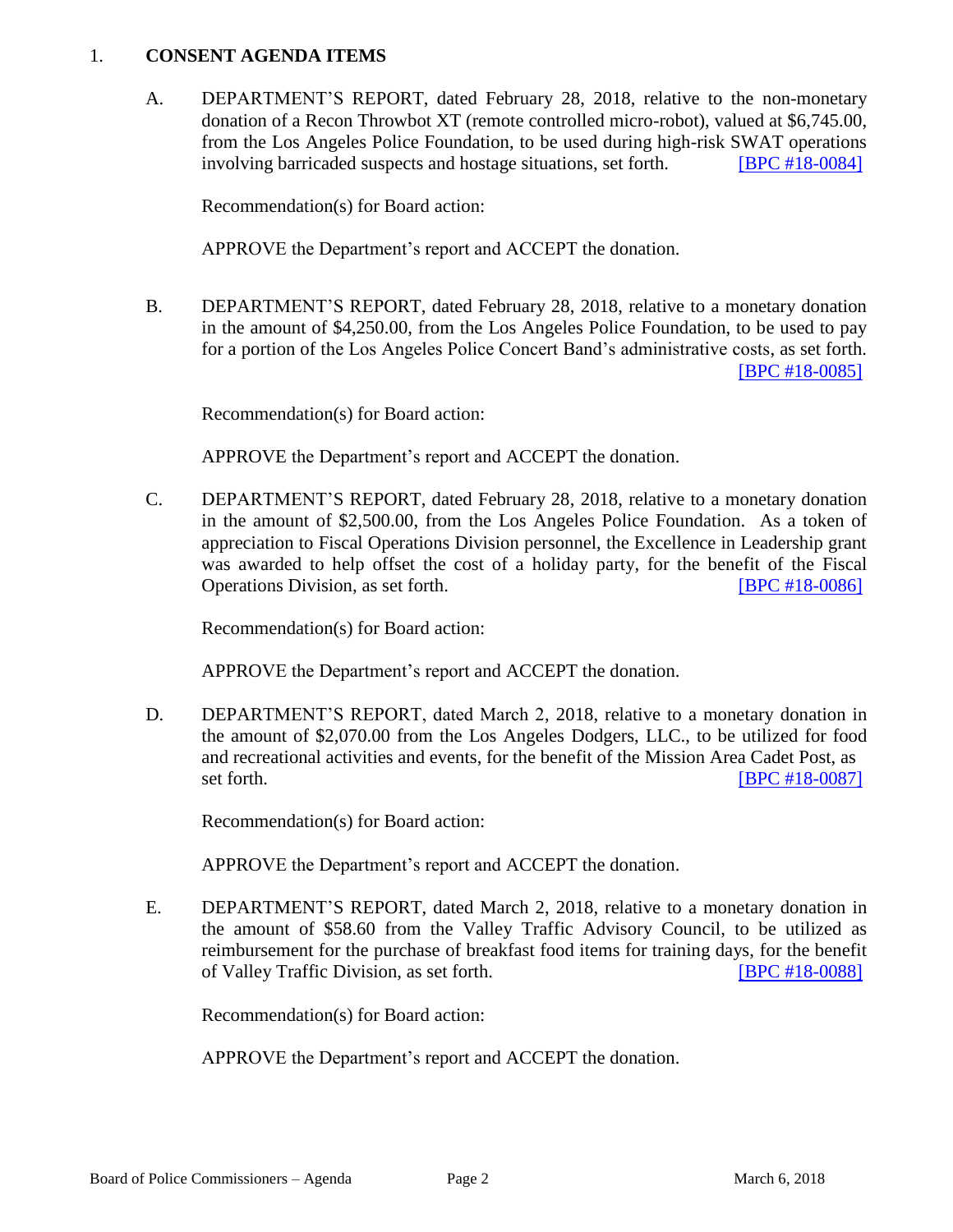F. DEPARTMENT'S REPORT, dated March 2, 2018, relative to a monetary donation in the amount of \$400.00 from the Valley Traffic Advisory Council, to be utilized to pay for the registration fee for the interdepartmental softball league, for the benefit of Valley Traffic Division, as set forth. [\[BPC #18-0089\]](http://www.lapdpolicecom.lacity.org/030618/BPC_18-0089.pdf)

Recommendation(s) for Board action:

APPROVE the Department's report and ACCEPT the donation.

G. DEPARTMENT'S REPORT, dated March 2, 2018, relative to a monetary donation in the amount of \$225.00, from Ms. Candice Lee Weber, to be utilized for food and recreational activities and events, for the benefit of the West Valley Area Cadet Program, as set forth. [\[BPC #18-0090\]](http://www.lapdpolicecom.lacity.org/030618/BPC_18-0090.pdf)

Recommendation(s) for Board action:

APPROVE the Department's report and ACCEPT the donation.

#### 2. **REGULAR AGENDA ITEMS**

A. DEPARTMENT'S REPORT, dated February 28, 2018, relative to the 2017 Year-End Report on Homelessness, as set forth. [\[BPC #18-0091\]](http://www.lapdpolicecom.lacity.org/030618/BPC_18-0091.pdf)

Recommendation(s) for Board action:

REVIEW and APPROVE the Department's report.

#### 3. **REPORT OF THE CHIEF OF POLICE**

- Significant Incidents and activities occurring during the period of February 27, 2018 through March 6, 2018
- Crime Statistics
- Recruitment/Reinstatement/Reassignment of Officers
- Department Personnel Strength

#### 4. **PUBLIC COMMENT PERIOD**

## **5. CLOSED SESSION ITEMS**

- A. PUBLIC EMPLOYEE DISCIPLINE/DISMISSAL/RELEASE/PUBLIC EMPLOYEE PERFORMANCE EVALUATION. Law Enforcement Related Injury (LERI). Government Code Section 54957.
	- 1. LERI #024-17 One Lieutenant II *(Date of Occurrence – 4/5/17* One Sergeant II *Involved Party – A. A. Gomez)* Eight Police Officer III